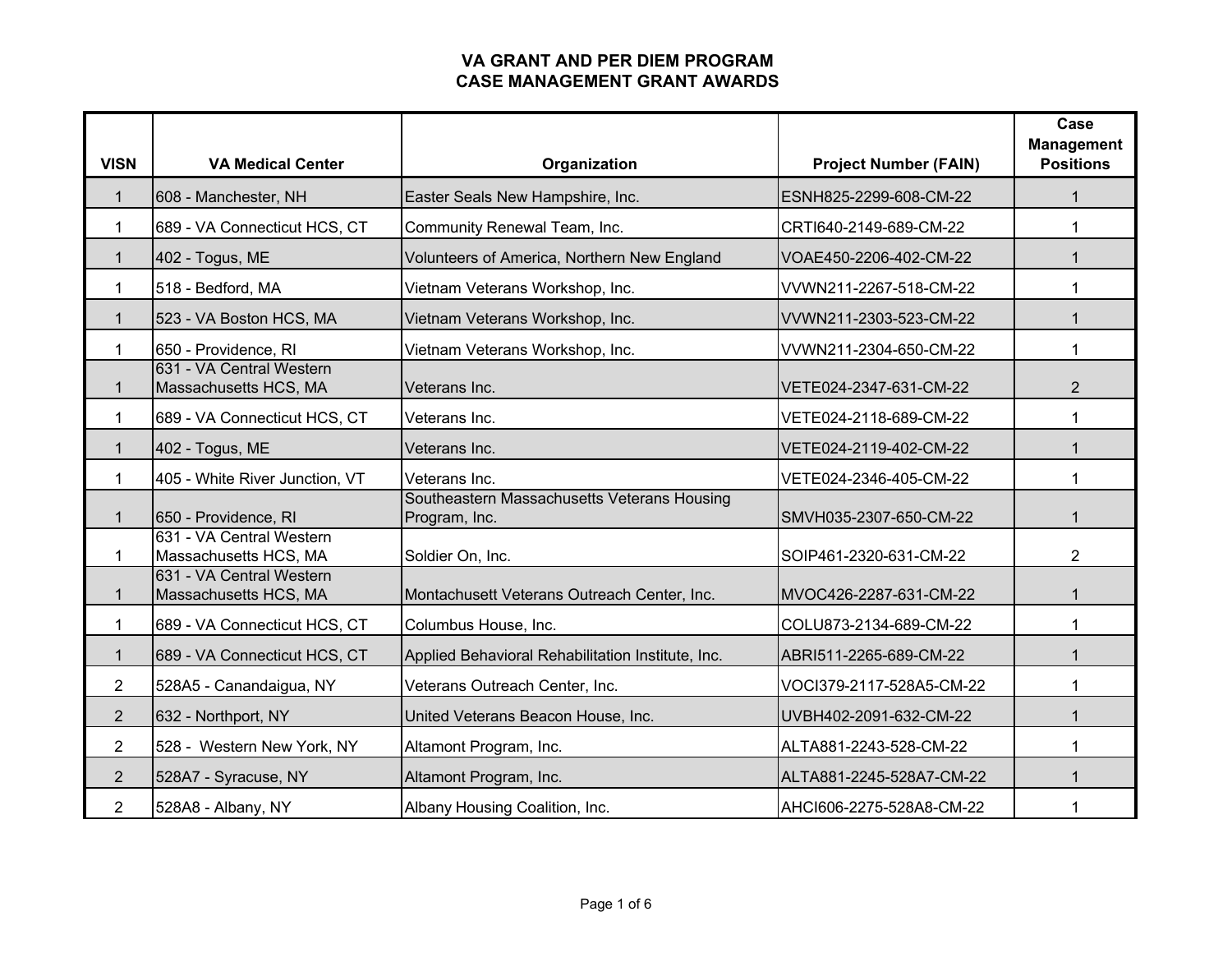| 4              | 642 - Philadelphia, PA   | <b>Volunteers of America Delaware Valley</b>                 | VOAD669-2236-642-CM-22   | $\overline{2}$ |
|----------------|--------------------------|--------------------------------------------------------------|--------------------------|----------------|
| 4              | 529 - Butler, PA         | Veterans Leadership Program of Western<br>Pennsylvania, Inc. | VLPP643-2221-529-CM-22   | 1              |
| $\overline{4}$ | 646 - Pittsburgh, PA     | Veterans Place of Washington Boulevard, Inc.                 | VPWB030-2283-646-CM-22   | 1              |
| 4              | 646 - Pittsburgh, PA     | Veterans Leadership Program of Western<br>Pennsylvania, Inc. | VLPP643-2171-646-CM-22   | 1              |
| 5              | 688 - Washington, DC     | United States Veterans Initiative                            | USVI752A4-2314-688-CM-22 | 1              |
| 5              | 512 - Baltimore HCS, MD  | Project PLASE, Inc.                                          | PLAS331-2282-512-CM-22   | 1              |
| 5              | 581 - Huntington, WV     | Mountain Comprehensive Care Center, Inc                      | MCCC787-2197-581-CM-22   | $\mathbf 1$    |
| 5              | 512 - Baltimore HCS, MD  | Maryland Center for Veterans Education and<br>Training, Inc. | MVET710-2238-512-CM-22   | 2.5            |
| 6              | 658 - Salem, VA          | <b>ARCH Roanoke</b>                                          | ARCR477-2361-658-CM-22   | $\mathbf{1}$   |
| 6              | 565 - Fayetteville, NC   | Volunteers of America of the Carolinas, Inc.                 | VOAQ754-2286-565-CM-22   | 1              |
| 6              | 558 - Durham, NC         | Volunteers of America of the Carolinas, Inc.                 | VOAQ754-2080-558-CM-22   | $\mathbf{1}$   |
| 6              | 652 - Richmond, VA       | Liberation Veteran Services, Inc.                            | LIBE340-2231-652-CM-22   | 1              |
| 6              | 652 - Richmond, VA       | Handup Community Resource Center                             | HUCR620-2249-652-CM-22   | 1              |
| 6              | 637 - Asheville, NC      | Asheville Buncombe Community Christian Ministry,<br>Inc.     | ABCC001-2266-637-CM-22   | 1              |
| $\overline{7}$ | 546 - Miami, FL          | Community Rightful Center, Inc.                              | CRFC318-2318-546-CM-22   | $\mathbf 1$    |
| 7              | 557 - Dublin, GA         | The Salvation Army                                           | SAGC607A4-2229-557-CM-22 | 1              |
| 7              | 508 - Atlanta, GA        | The Salvation Army                                           | SAGC607A2-2256-508-CM-22 | 1              |
| $\overline{7}$ | 520 - Gulf Coast HCS, MS | Volunteers of America Southeast, Inc.                        | VOAS329-2174-520-CM-22   | 1              |
| $\overline{7}$ | 534 - Charleston, SC     | Eastern Carolina Homelessness Organization, Inc.             | ECHO712-2248-534-CM-22   | $\mathbf{1}$   |
| 7              | 544 - Columbia, SC       | <b>Alston Wilkes Society</b>                                 | ALST907-2195-544-CM-22   | $\overline{2}$ |
| 8              | 516 - Bay Pines, FL      | Homeless Emergency Project, Inc.                             | HEPI694-2237-516-CM-22   | 1              |
| 8              | 573 - Gainesville, FL    | DREAMWEEK, Inc.                                              | DRMW911-2348-573-CM-22   | 1              |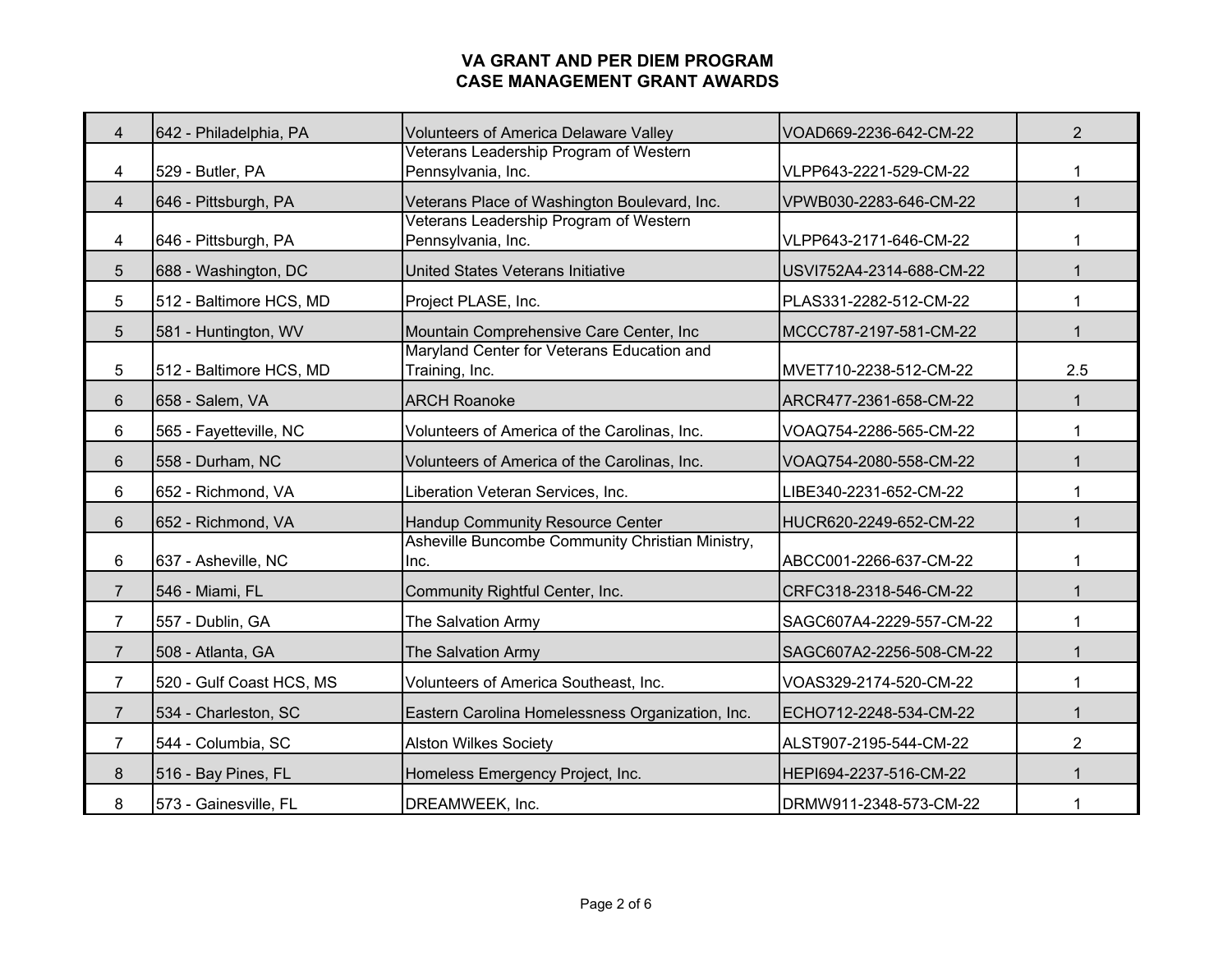| 8  | 675 - Orlando, FL                       | The Transition House, Inc.                          | THIP913-2207-675-CM-22   | $\mathbf{1}$   |
|----|-----------------------------------------|-----------------------------------------------------|--------------------------|----------------|
| 8  | 516 - Bay Pines, FL                     | Society of St. Vincent de Paul South Pinellas, Inc. | SSVA770-2153-516-CM-22   | 3              |
| 8  | 675 - Orlando, FL                       | Housing for Homeless, Inc.                          | HFHI409-2336-675-CM-22   | $\mathbf 1$    |
| 8  | 672 - San Juan, PR                      | Casa del Peregrino Aguadilla, Inc.                  | CDPA904-2183-672-CM-22   | $\mathbf 1$    |
| 9  | 603 - Louisville, KY                    | The Salvation Army                                  | SAGC607A9-2205-603-CM-22 | $\mathbf{1}$   |
| 9  | 621 - Mountain Home, TN                 | Steps House, Inc.                                   | STEP038-2329-621-CM-22   | $\mathbf{1}$   |
| 9  | 626 - Middle Tennessee HCS, TN          | <b>Operation Stand Down Tennessee</b>               | OSDT832-2222-626-CM-22   | $\overline{2}$ |
| 9  | 626 - Middle Tennessee HCS, TN          | Matthew 25, Inc.                                    | MATT641-2357-626-CM-22   | $\mathbf 1$    |
| 10 | 553 - Detroit, MI                       | <b>Detroit Rescue Mission Ministries</b>            | DRMM371-2201-553-CM-22   | $\overline{2}$ |
| 10 | 541 - Cleveland, OH                     | Volunteers of America Ohio & Indiana                | VOAO121-2341-541-CM-22   | 3              |
| 10 | 539 - Cincinnati, OH                    | Volunteers of America Ohio & Indiana                | VOAO121-2338-539-CM-22   | $\mathbf{1}$   |
| 10 | 757 - Columbus, OH                      | Volunteers of America Ohio & Indiana                | VOAO121-2339-757-CM-22   | $\mathbf 1$    |
| 10 | 552 - Dayton, OH                        | Volunteers of America Ohio & Indiana                | VOAO121-2340-552-CM-22   | $\mathbf{1}$   |
| 10 | 610 - Northern Indiana HCS, IN          | Volunteers of America Ohio & Indiana                | VOAO121-2204-610-CM-22   | 1              |
| 10 | 539 - Cincinnati, OH                    | <b>Talbert House</b>                                | TALB350-2337-539-CM-22   | $\mathbf{1}$   |
| 10 | 610 - Northern Indiana HCS, IN          | Shepherd's House, Inc.                              | SHPH845-2296-610-CM-22   | 1              |
| 10 | 506 - Ann Arbor, MI                     | Neighborhood Properties, Inc.                       | NEIG103-2301-506-CM-22   | 1              |
| 10 | 583 - Indianapolis, IN                  | HVAF of Indiana, Inc.                               | HVAF547-2175-583-CM-22   | $\mathbf{1}$   |
| 10 | 515 - Battle Creek, MI                  | <b>Haven of Rest Ministries</b>                     | HORM756-2310-515-CM-22   | $\mathbf 1$    |
| 10 | 541 - Cleveland, OH                     | Family & Community Services, Inc.                   | FACS451-2258-541-CM-22   | 3              |
| 12 | 537 - Jesse Brown VAMC<br>(Chicago), IL | <b>Volunteers of America of Illinois</b>            | VOAP047-2228-537-CM-22   | $\overline{2}$ |
| 12 | 550 - Danville, IL                      | The Salvation Army                                  | SANE910A1-2260-550-CM-22 | $\mathbf{1}$   |
| 12 | 537 - Jesse Brown VAMC<br>(Chicago), IL | The Boulevard of Chicago                            | THE5641-2302-537-CM-22   | 1              |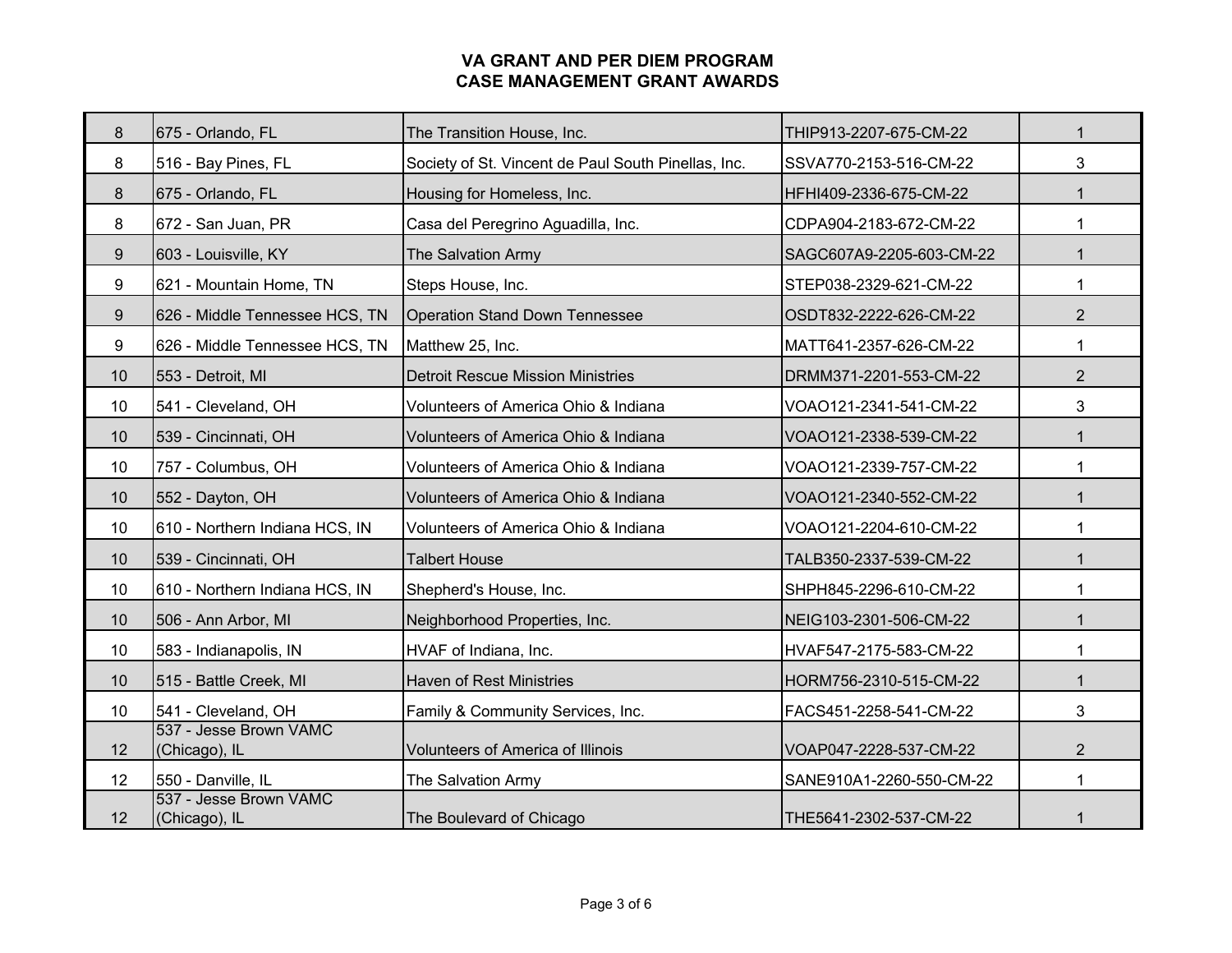| 12 | 578 - Hines, IL                         | Midwest Shelter for Homeless Veterans, Inc.          | MSHV985-2094-578-CM-22   | 1              |
|----|-----------------------------------------|------------------------------------------------------|--------------------------|----------------|
| 12 | 537 - Jesse Brown VAMC<br>(Chicago), IL | The Inner Voice Inc.                                 | INNV143-2290-537-CM-22   | $\overline{2}$ |
| 12 | 695 - Milwaukee, WI                     | Guest House of Milwaukee, Inc.                       | GHOM301-2246-695-CM-22   | 1              |
| 12 | 695 - Milwaukee, WI                     | Center for Veterans Issues, Ltd.                     | CFVI359-2179-695-CM-22   | $\mathbf 1$    |
| 15 | 589A7 - Wichita, KS                     | The Mental Health Association Residential Care, Inc. | MHRC498-2250-589A7-CM-22 | 1              |
| 15 | 657 - St. Louis, MO                     | St. Patrick Center                                   | STPC499-2342-657-CM-22   | $\mathbf{1}$   |
| 16 | 598 - Little Rock, AR                   | St. Francis House, Inc.                              | SFHI783-2181-598-CM-22   | 1              |
| 16 | 629 - New Orleans, LA                   | Volunteers of America Southeast Louisiana, Inc.      | VOAN750-2224-629-CM-22   | $\mathbf 1$    |
| 16 | 580 - Houston, TX                       | United States Veterans Initiative                    | USVI752A6-2349-580-CM-22 | 1              |
| 17 | 756 - El Paso, TX                       | Opportunity Center for the Homeless                  | OCFH199-2321-756-CM-22   | $\mathbf{1}$   |
| 17 | 674 - Temple, TX                        | Family Eldercare, Inc.                               | FMEC387-2217-674-CM-22   | 1              |
| 19 | 436 - Montana HCS                       | Volunteers of America, Northern Rockies              | VOAR532-2344-436-CM-22   | $\mathbf{1}$   |
| 19 | 666 - Sheridan, WY                      | Volunteers of America, Northern Rockies              | VOAR532-2232-666-CM-22   | 1              |
| 19 | 436 - Montana HCS                       | The Poverello Center, Inc.                           | TPCI391-2354-436-CM-22   | $\mathbf 1$    |
| 19 | 660 - Salt Lake City, UT                | Housing Authority of Salt Lake City                  | HAOS171-2259-660-CM-22   | $\mathbf{1}$   |
| 19 | 660 - Salt Lake City, UT                | <b>Homeless Veterans Fellowship</b>                  | HVFP014-2272-660-CM-22   | $\mathbf{1}$   |
| 19 | 554 - Denver, CO                        | Colorado Coalition for the Homeless                  | COCH575-2194-554-CM-22   | $\overline{2}$ |
| 20 | 663 - VA Puget Sound, WA                | Washington State Department of Veterans Affairs      | WSDV074-2242-663-CM-22   | 1              |
| 20 | 648 - Portland, OR                      | WestCare Oregon, Inc.                                | WCOI136-2268-648-CM-22   | 1              |
| 20 | 687 - Walla Walla, WA                   | <b>Valley Residential Services</b>                   | VRSP446-2292-687-CM-22   | $\mathbf{1}$   |
| 20 | 653 - Roseburg, OR                      | Housing Authority of Douglas County                  | HADC543-2214-653-CM-22   | 1              |
| 20 | 648 - Portland, OR                      | Housing Authority of the City of Longview            | LONG000-2276-648-CM-22   | 1              |
| 20 | 653 - Roseburg, OR                      | Community Outreach, Inc.                             | COUT094-2255-653-CM-22   | 1              |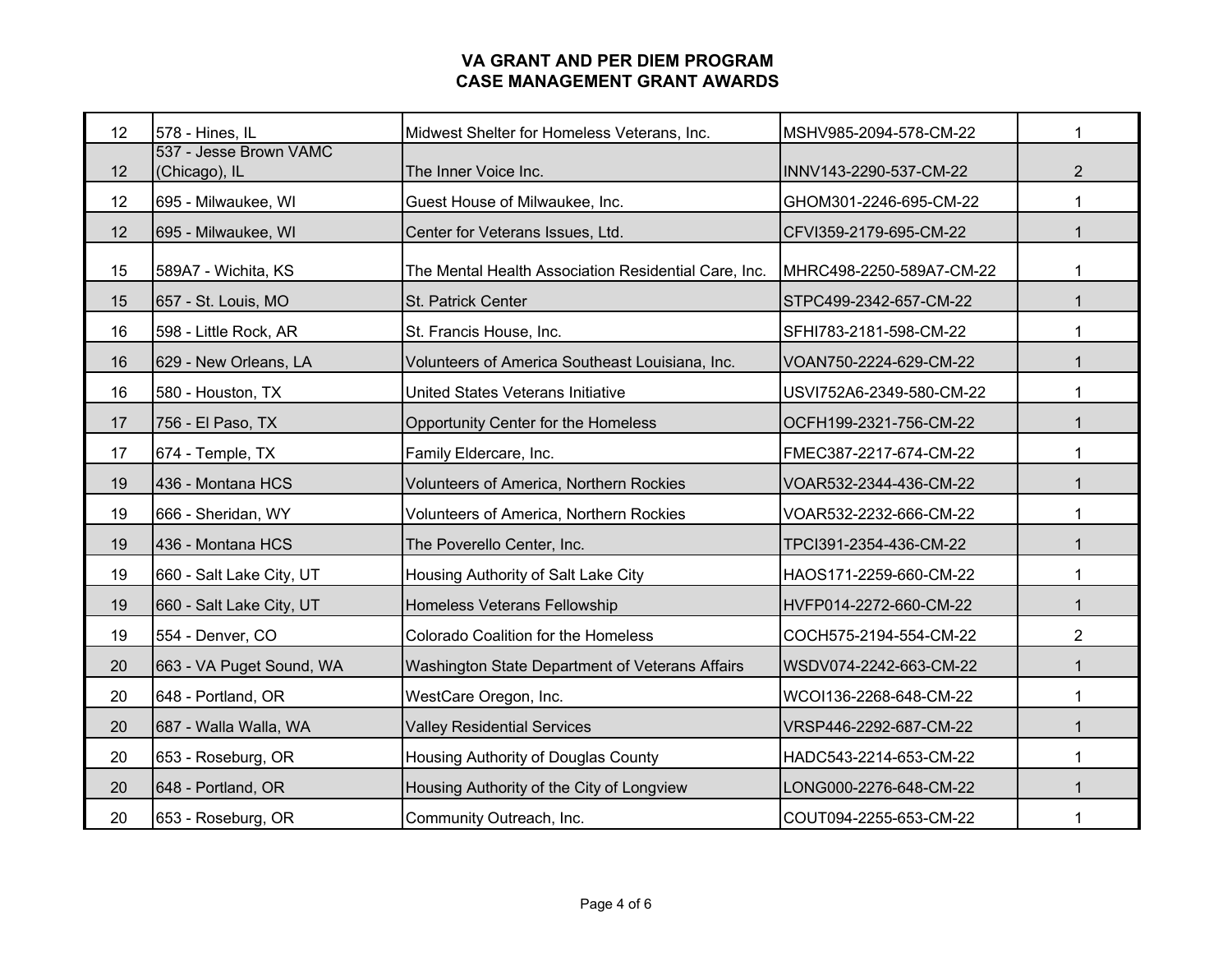| 20 | 692 - White City, OR          | Columbiacare Services, Inc.                       | CUMB831-2350-692-CM-22   | $\mathbf{1}$   |
|----|-------------------------------|---------------------------------------------------|--------------------------|----------------|
| 20 | 463 - Anchorage, AK           | <b>Catholic Social Services</b>                   | CSSV322-2333-463-CM-22   | $\mathbf{1}$   |
| 21 | 662 - San Francisco, CA       | Swords To Plowshares Veterans Rights Organization | STPO626-2328-662-CM-22   | 1              |
| 21 | 612 - N. California, CA       | Swords To Plowshares Veterans Rights Organization | STPO626-2325-612-CM-22   |                |
| 21 | 570 - Fresno, CA              | WestCare California, Inc.                         | WCCI450-2210-570-CM-22   | $\mathbf{1}$   |
| 21 | 654 - Reno, NV                | WestCare Nevada, Inc.                             | WCNI981-2332-654-CM-22   | 1              |
| 21 | 662 - San Francisco, CA       | Vietnam Veterans of California, Inc.              | VRCA571-2288-662-CM-22   | $\mathbf{1}$   |
| 21 | 612 - N. California, CA       | Vietnam Veterans of California, Inc.              | VRCA571-2289-612-CM-22   | 3              |
| 21 | 640 - Palo Alto, CA           | Veterans Transition Center of Monterey County     | VTCM413-2295-640-CM-22   | $\mathbf{1}$   |
| 21 | 459 - Honolulu, HI            | United States Veterans Initiative                 | USVI752A3-2312-459-CM-22 | 3              |
| 21 | 593 - Las Vegas, NV           | United States Veterans Initiative                 | USVI752A1-2216-593-CM-22 | 3              |
| 21 | 593 - Las Vegas, NV           | The Salvation Army                                | SACA347A1-2306-593-CM-22 | 3              |
| 21 | 612 - N. California, CA       | <b>Operation Dignity</b>                          | OPER007-2215-612-CM-22   | $\mathbf{1}$   |
| 22 | 649 - Northern Arizona HCS    | Catholic Charities Community Services, Inc.       | CCAZ999-2184-649-CM-22   | 1              |
| 22 | 691 - Greater Los Angeles HCS | New Directions, Inc.                              | NEWD745-2151-691-CM-22   | $\overline{2}$ |
| 22 | 678 - Southern Arizona HCS    | Old Pueblo Community Services                     | OPCF556-2313-678-CM-22   | 1              |
| 22 | 691 - Greater Los Angeles HCS | Volunteers of America of Los Angeles              | VOAL330-2281-691-CM-22   | 3              |
| 22 | 644 - Phoenix, AZ             | United States Veterans Initiative                 | USVI752A5-2227-644-CM-22 | 3              |
| 22 | 649 - Northern Arizona HCS    | United States Veterans Initiative                 | USVI752A7-2305-649-CM-22 | $\mathbf{1}$   |
| 22 | 691 - Greater Los Angeles HCS | United States Veterans Initiative                 | USVI752A8-2330-691-CM-22 | 3              |
| 22 | 600 - Long Beach, CA          | United States Veterans Initiative                 | USVI752A2-2331-600-CM-22 | 1              |
| 22 | 501 - New Mexico HCS          | New Mexico Veterans Integration Centers           | NMVI604-2345-501-CM-22   | 1              |
| 22 | 605 - Loma Linda, CA          | <b>Life Community Development</b>                 | LCDP011-2226-605-CM-22   |                |